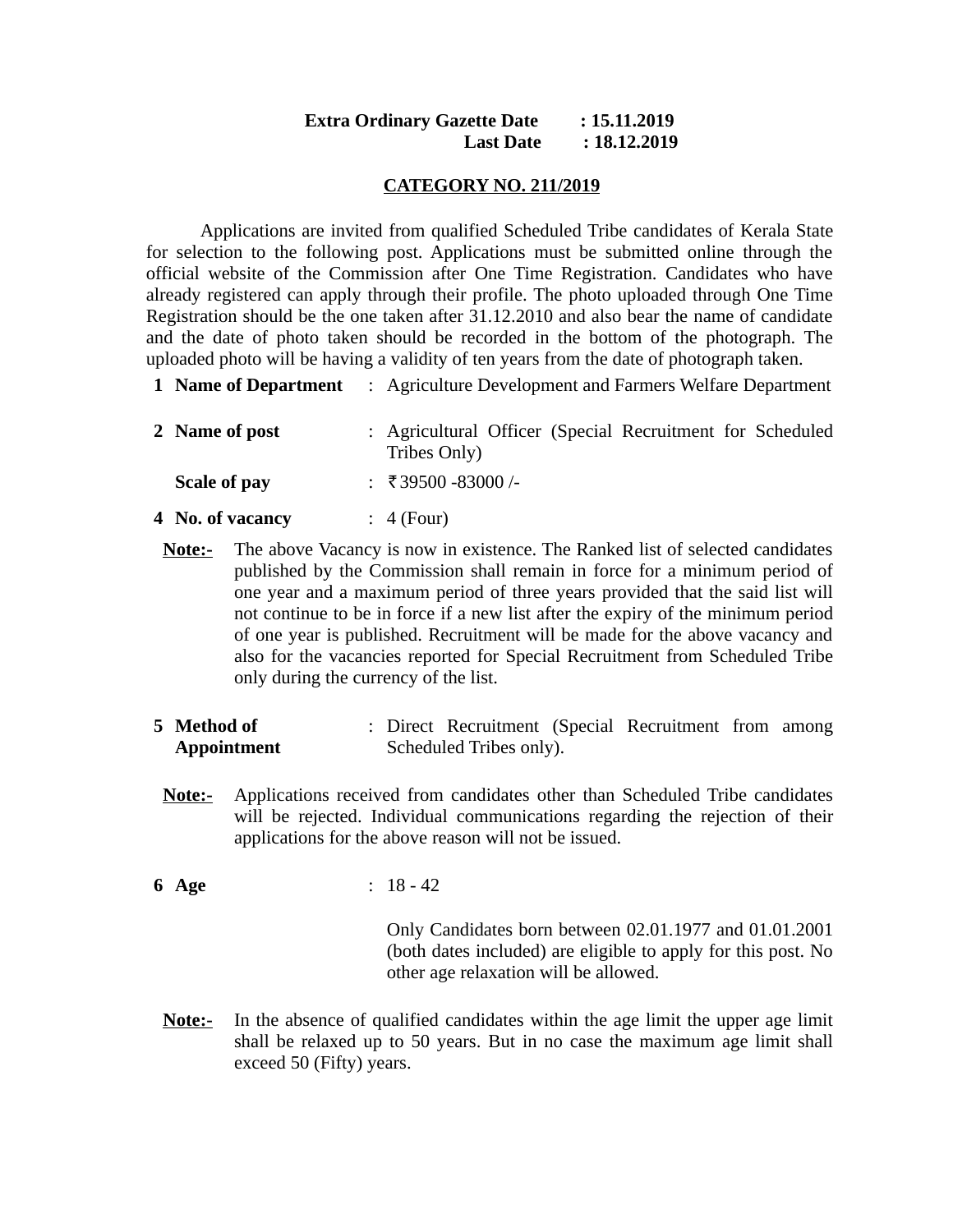# **7. Qualifications:**

B.Sc Degree in Agriculture or Horticulture awarded by the Kerala Agriculture University

OR

Degree in Agriculture or Horticulture from any other University recognised by the Indian Council of Agricultural Research.

List of such Universities is available in G.O. (MS) No. 73/05/AD dated 28.04.2005 and G.O. (MS) No. 101/08/AD dated 20.06.2008.

- Note: 1 Candidates with Post Graduate Degree in Agriculture who do not possess a basic degree in Agriculture will not be eligible to apply for this post.
	- 2 The Degree awarded by the colleges or Universities should be after the course of study having 10+2+4 pattern prescribed by I.C.A.R.
	- 3 Rule 10(1)(ii) of Part II KS&SSR is applicable for this selection.
	- 4 Those candidates who have claimed equivalency for qualifications should produce the Government order proving the same at the time of certificate verification in order to consider as equivalent.
	- 5 If the caste of candidates is wrongly mentioned in their SSLC book, they should claim their original caste in their applications and should produce community certificate issued from concerned revenue authority and the Gazette Notification for the same at the time of certificate verification.

# **8 Mode of Submitting application:**

Candidates must register as per 'One Time Registration' with the official website of Kerala Public Service Commission www.keralapsc.gov.in before applying for the post. Candidates who have already registered can apply by logging on to their profile using their User-ID and password. Candidates must click on the 'Apply Now' button of the respective posts in the Notification Link while applying for a post. No application fee is required. Candidates can view and have a printout of the details in the profile by clicking the link Registration Card. Candidates are responsible for the correctness of the personal information and secrecy of password. Before the final submission of each application, the candidates must ensure correctness of the information on their profile. They must quote the User-ID for further communication with the Commission. Application once submitted is treated as provisional and cannot be deleted or altered after submission. The application will be summarily rejected if noncompliance with the notification is found in due course of processing. Documents to prove qualification, experience, community, age etc. have to be produced as and when called for. The profile correction made by the candidate or in the office of the Kerala Public Service Commission on request after the last date fixed for receipt of application will not be reflected in the application. Such corrections will be in effect on the date on which